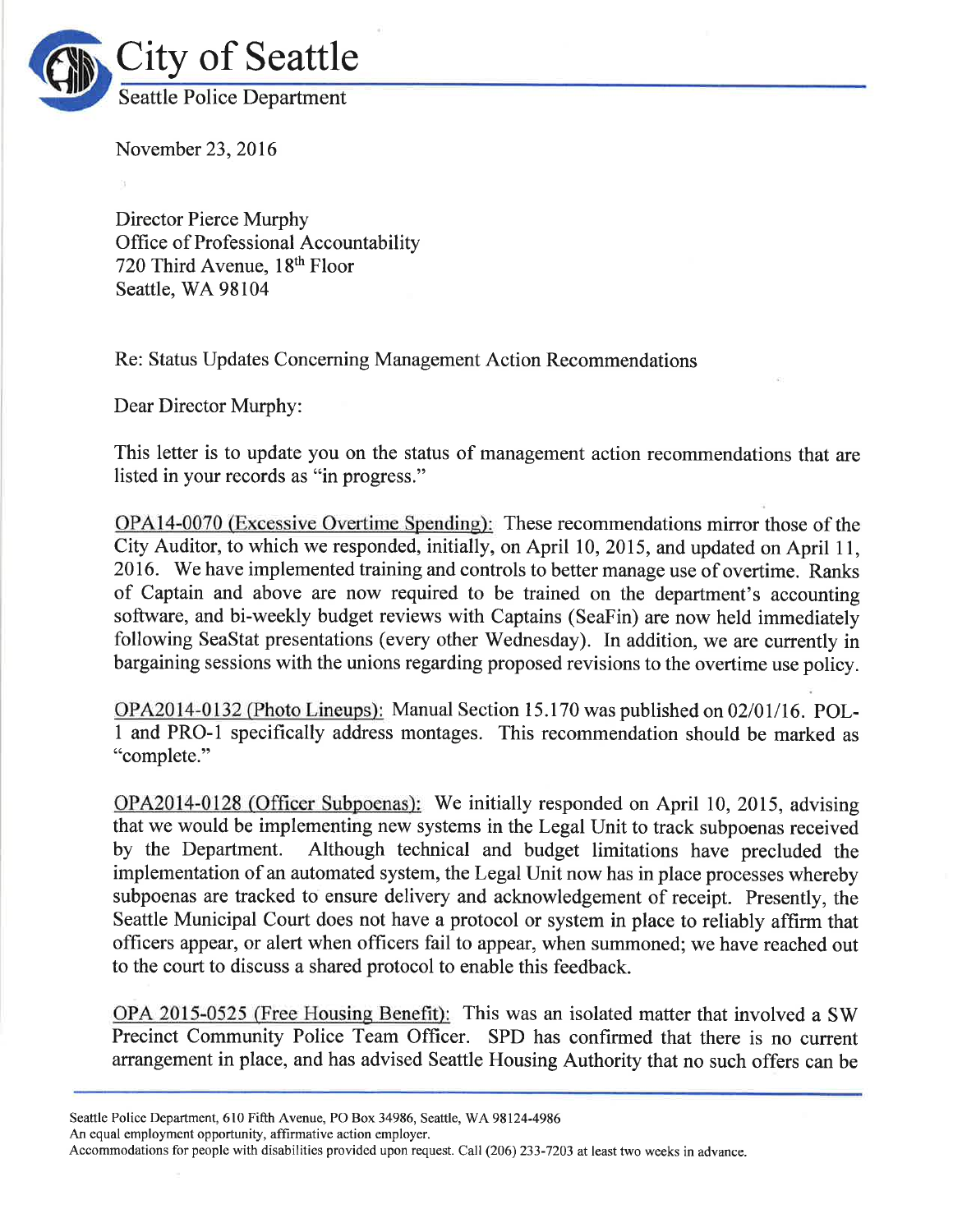Director Pierce Murphy November 23,2016

accepted and should not be extended. This recommendation should be marked as "complete."

OPA2014-0789 (Operation of Police Bicycles): Manual Section 13.050 was revised consistent with the recommendations and published on  $02/01/2016$ . See POL-2(3). This recommendation should be marked as "complete."

OPA2013-0410 (Secondary Employment): The Department is currently in bargaining sessions with the unions regarding proposed changes to the secondary employment policy. In addition, the Department is looking to procure a workforce management system that, among other things, would enable the Department to better track the off-duty work of officers. Substantial movement towards both improving technical capacity and Substantial movement towards both improving technical capacity and implementing a new policy continues.

OPA2015-0643 (Policing Operations in Demonstrations, Protests and Marches): Manual Section 14.090 was revised with feedback from the Community Police Commission and was provided to the DOJ and Monitoring Team for approval and filing with the Federal Court on November 15,2016. This recommendation should be marked as "complete."

OPA2015-1035 (In-Car Video Policy): Directive 16-00016 was issued effective March l, 2016, clarifying Manual Section 16.090 per the management action recommendation. This recommendation should be marked as "complete."

2015OPA-1626 (Less-Lethal Projectiles): The Department submitted its proposed policy revisions to all of Title 8 (Use of Force), including 8.300 (Tools), to the DOJ and Monitoring Team on July 7, 2016; to date, the Department has not received comment back from either.

2015OPA-0128 (Recovery of Stolen Property): A policy concerning the use of cooperating victims is currently in draft.

2016OPA-0214 (Pursuits): The Department provided its proposed policy revisions to Manual Section 13.031 to the DOJ and Monitoring Team on July 7,2016; to date, the Department has not heard back from either.

2016OPA-0303 (Failure to Appear in Court): This recommendation is substantively identical to the recommendation arising from OPA20I4-0128; please see narrative above.

Finally, the Department provided substantive responses to the more recent matters of 2016OPA-0139, 0462, and 0469 within the last 30 days; these recommendations remain "in progress."